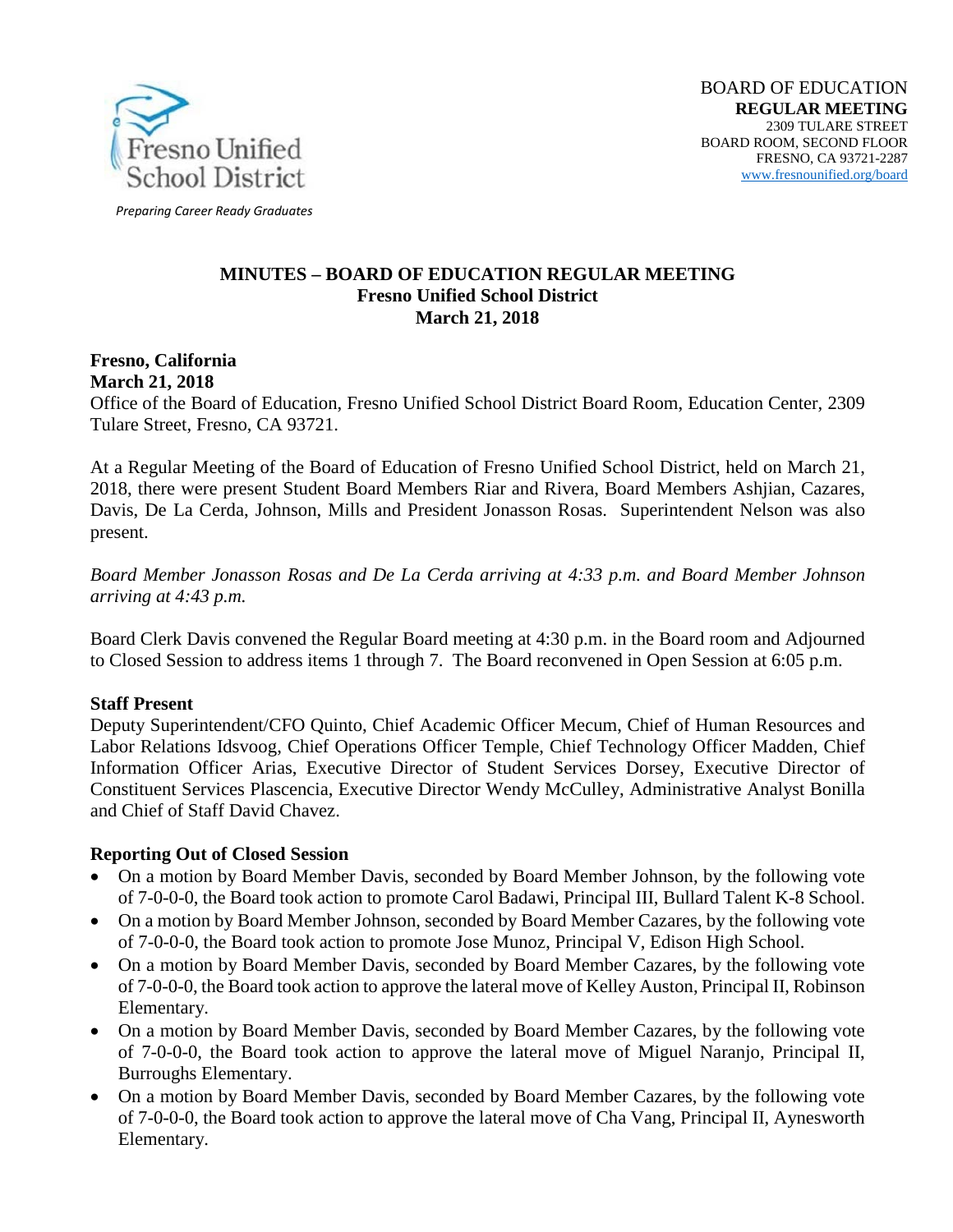#### **PLEDGE OF ALLEGIANCE**

Virginia Campos, a parent that has had a positive impact at Hoover High School led the flag salute.

#### **RECOGNIZE The Fresno Unified School District Winter Sports Teams for the 2017/18 School Year**

The following Fresno Unified sports teams were recognized for the 2017/18 school year.

- **McLane Wrestling** CIF Wrestling State Qualifiers Head Coach Brian Perreault
- **Bullard Wrestling** CIF Wrestling State Qualifiers Head Coach Carlos Urrea
- **Edison Girls Soccer Team** CIF Division 2 Valley Champions Head Coach Larry Hinz
- **Sunnyside Boys Soccer Team** CIF Division 1 Valley Champions Head Coach Fabian Rangel

#### **ADOPT Resolution Proclaiming April 2018 Autism Awareness Month**

**ADOPTED**, a resolution recognizing April 2018 as Autism Awareness Month. Fresno Unified School District urges all schools and individual citizens to participate in Autism Awareness Month in order to become better educated on the subject of autistic spectrum disorders and create a better community for individuals with autism. Member De La Cerda moved for adoption, seconded by Member Mills, which carried a 9-0-0-0 vote. AYES: Student Board Members Riar and Rivera, Board Members: Ashjian, Cazares, Davis, De La Cerda, Johnson, Mills, and President Jonasson Rosas.

*Board Member Cazares left the meeting at 6:48 p.m.*

#### **ADOPT Resolution Proclaiming March 2018 Women's History Month**

**ADOPTED** a resolution proclaiming March 2018 as Women's History Month. Women's History Month is a time to recognize, honor and celebrate the achievements of the American Women. Member Mills moved for adoption, seconded by Member De La Cerda, which carried an 8-0-0-1 vote. AYES: Student Board Members Riar and Rivera, Board Members: Ashjian, Davis, De La Cerda, Johnson, Mills, and President Jonasson Rosas. ABSENT: Board Member Cazares.

#### **HEAR Reports from Student Board Representatives**

Students Aimee Khanchareun and Daniela Hernandez from Edison High School provided a report to the board. On March 12, Edison had its second regional leadership conference involving all feeder schools. Students from grades  $4<sup>th</sup>$  through  $8<sup>th</sup>$  participated in workshops like Student Parliamentary Procedure, Think Before You Post and Student Voice. Also, Edison had more than 400 students attend the annual sadies dance. The theme was outer space black light. Wednesday is the opening for the Lion King play being put on by Edison's theater department. The students also recognized Lindsay Sanders for her devotion to students, positive attitude and strong work ethic while serving as principal of Edison for six years. Also, students from Computech Middle School shared with the board what they love about attending Computech, activities they participate in and their career goals.

#### **HEAR Report from Superintendent**

- Recognized Mattie Thomas of CSEA who will be honored as Woman of the Year in District 5. She is a force for all that is good and we're thankful for the opportunity to collaborate with her.
- Commended students and staff for their collaboration around the students National School Walkout. With guidance from our communications team, site leaders, campus culture directors and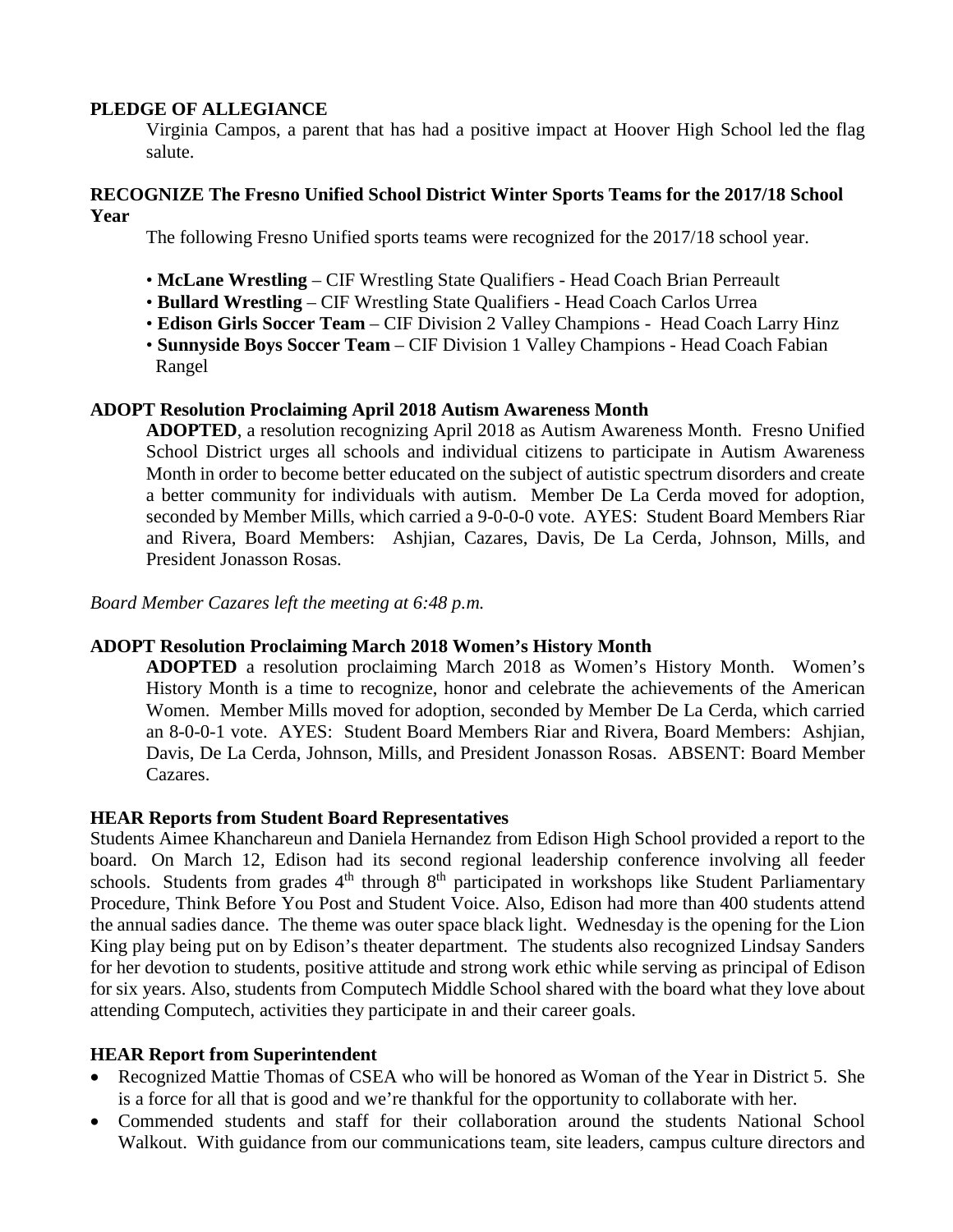student groups worked together to plan alternatives to walkouts that kept students on campus and safe while still ensuring their voices were heard. From moments of silence to classroom discussions to open forums in the quad, the activities were meaningful and allowed students to express their thoughts and emotions.

- Congratulated the students who competed in the  $11<sup>th</sup>$  annual Tournament of Technology at Roosevelt High School. More than 600 middle school students competed in 14 events in three categories: robotics, video productions and design. Each event also had an online competition that took place a week before the tournament in categories like design, website development, computer programming and video advertisements, public service announcements and movie trailers. Nelson congratulated Division 1 winners Kings Canyon Middle School (1<sup>st</sup>), Sequoia Middle School (2<sup>nd</sup>) and Computech Middle School  $(3<sup>rd</sup>)$  and Division 2 winners Tioga Middle School  $(1<sup>st</sup>)$ , Scandinavian Middle School  $(2<sup>nd</sup>)$  and Ahwahnee Middle School  $(3<sup>rd</sup>)$ . He especially thanked Kurt Madden and the IT team for making this event happen.
- Addressed concerns relating to the district's current dress code policy, specifically related to "distracting" hairstyles. The district has taken action and initiated a review of the dress code policy. Schools have been directed to suspend enforcement of hair-related provisions and a crossdepartmental team has been designated to review the policy so it's consistent with our goals on diversity, equity and inclusion. Students will also be included to assist in the review and revision of the existing dress code to ensure the district addresses concerns relative to today's student. Nelson hopes this effort will eliminate any additional challenges for students, families, and staff.
- Highlighted World Down Syndrome Day. Superintendent Nelson asked that we all do our part to help raise awareness of what Down syndrome is and how people with Down syndrome play a vital role in our lives and communities.
- This week the district began the last quarter of the school year. Nelson is encouraging staff and students to take time next week to relax and unwind during spring break. Take time to unplug and reenergize for a strong finish to the school year.

### **OPPORTUNITY for Public Comment on Consent Agenda Items**

There were no individuals for this portion of the agenda.

On a motion by Member De La Cerda, seconded by Member Davis, the consent agenda, was approved on a roll call vote of 8-0-0-1 as follows: AYES: Student Board Members Riar and Rivera, Board Members: Ashjian, Davis, De La Cerda, Johnson, Mills and Board President Jonasson Rosas. ABSENT: Board Member Cazares.

#### **A. CONSENT AGENDA**

- **A-1, APPROVE Personnel List APPROVED as recommended,** the Personnel List, Appendix A, as submitted.
- **A-2, ADOPT Findings of Fact and Recommendations of District Administrative Board ADOPTED as recommended,** the Findings of Fact and Recommendations of District Administrative Panels resulting from hearings on expulsion and readmittance cases conducted during the period since the March 7, 2018 Regular Board meeting.

### **A-3, APPROVE Minutes from Prior Meetings**

**APPROVED as recommended,** the draft minutes for the December 13, 2017 Regular Meeting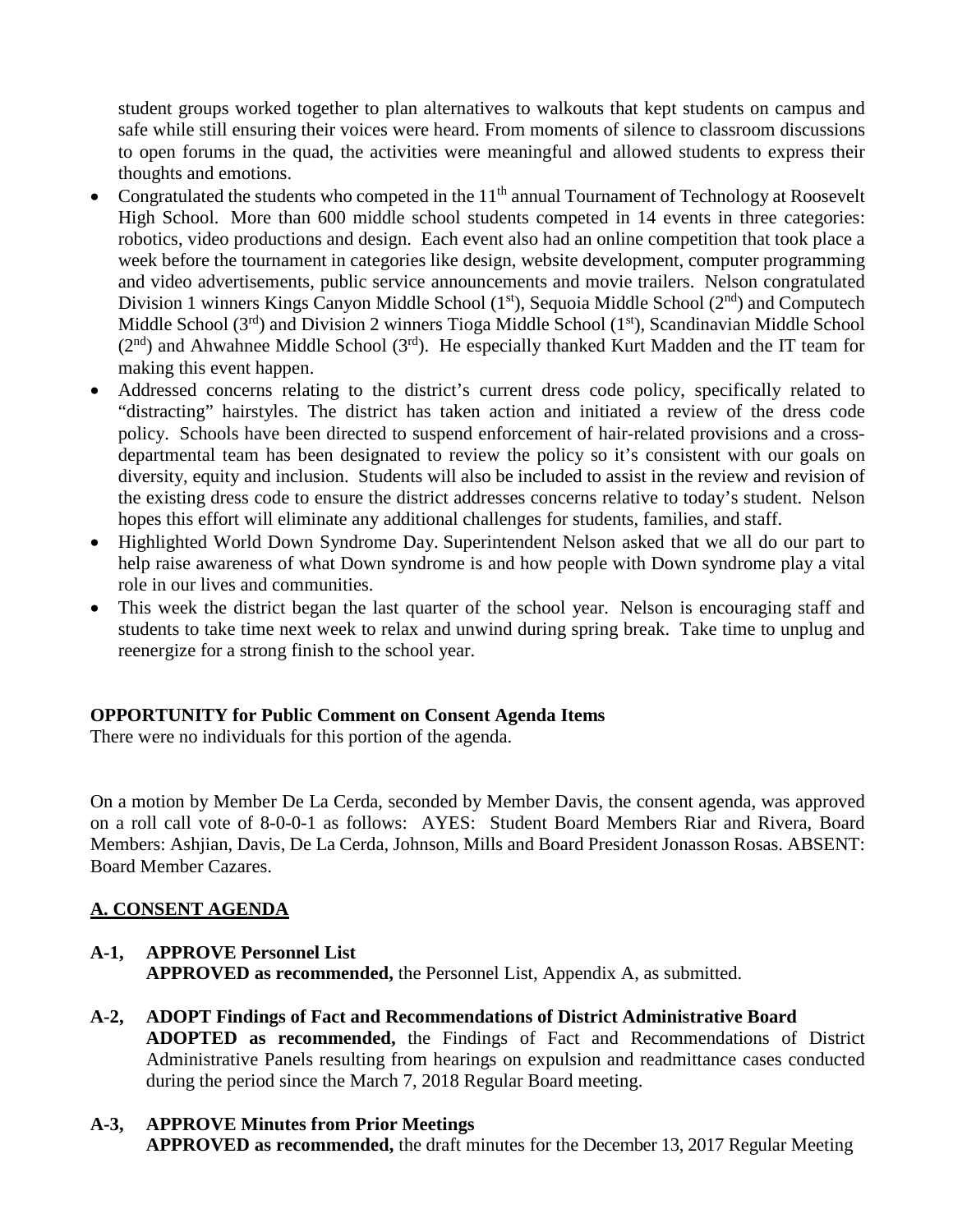and the March 7, 2018 Regular Meeting.

**A-4, APPROVE Amendment to the Agreement with Saltzman & Johnson Law Corporation APPROVED as recommended,** an amendment to the agreement with Saltzman & Johnson Law Corporation to provide consulting legal services to the Joint Health Management Board (JHMB).

## **A-5, APPROVE Property and Liability Insurance Renewal 2018/19**

**APPROVED as recommended,** a summary of quotations received by the district's insurance broker, DiBuduo & DeFendis, for the district's various forms of coverage. Included for renewal is coverage related to Property, General Liability, Designated Lessees and Excess Liability requirements. The policy period will extend from April 1, 2018 through March 31, 2019.

### **A-6, APPROVE Amendment to Citizens' Bond Oversight Committee Bylaws to Move Annual Report Presentation from December to January**

**APPROVED as recommended,** the Bylaws of the Citizens' Bond Oversight Committee (CBOC) to change the presentation of the CBOC's Annual Report from a December Board meeting to a January Board meeting. The Annual Report provides information for the prior fiscal year and is focused on verifying the district's compliance with the State Constitution with respect to the expenditure of bond funds. The timing change is recommended due to the historically heavy Board agendas for the December meeting; there is no impact on execution of the bond program. CBOC Bylaw amendments require Board approval. The recommended amendment, included in the Board binders, was approved by the CBOC at its February 15, 2018 meeting.

## **A-7, APPROVE Appointment to Citizens' Bond Oversight Committee**

**APPROVED as recommended,** the appointment of Inez Hill to the Citizens' Bond Oversight Committee. Ms. Hill is nominated by Board Member Johnson. The role of the Citizens' Bond Oversight Committee, per its Bylaws, is "*to ensure that bond proceeds are expended only for the purposes set forth in the ballot measures."* Ms. Hill is a resident of Fresno Unified School District, and is not a vendor, contractor, consultant, employee or official of the district.

# **A-8, APPROVE Award of Bid 18-19, Copy Paper**

**APPROVED as recommended,** Bid 18-19, to replenish copy paper held in warehouse stock for use district wide.

Staff recommends award to the lowest responsive, responsible bidder:

Contract Paper Group (Uniontown, Ohio) \$571,284

### **A-9, APPROVE Award of Bid 18-21, Sunnyside High School Irrigation Improvements**

**APPROVED as recommended,** Bid 18-21, for installation of a district supplied irrigation booster pump at Sunnyside High. The well previously used for irrigation failed and on February 21, 2018, the Board approved Bid 18-18 for purchase of the booster pump in consideration of the long lead time required. The recommendation to award Bid 18-21 is for installation only. The new booster pump, using water supplied by the City of Fresno, will provide increased water pressure and efficient use of water. The total cost of the project (equipment and installation) is \$254,776.

Staff recommends award to the lowest responsive, responsible bidder:

Clean Cut Landscape, Inc. (Clovis, California) \$142,483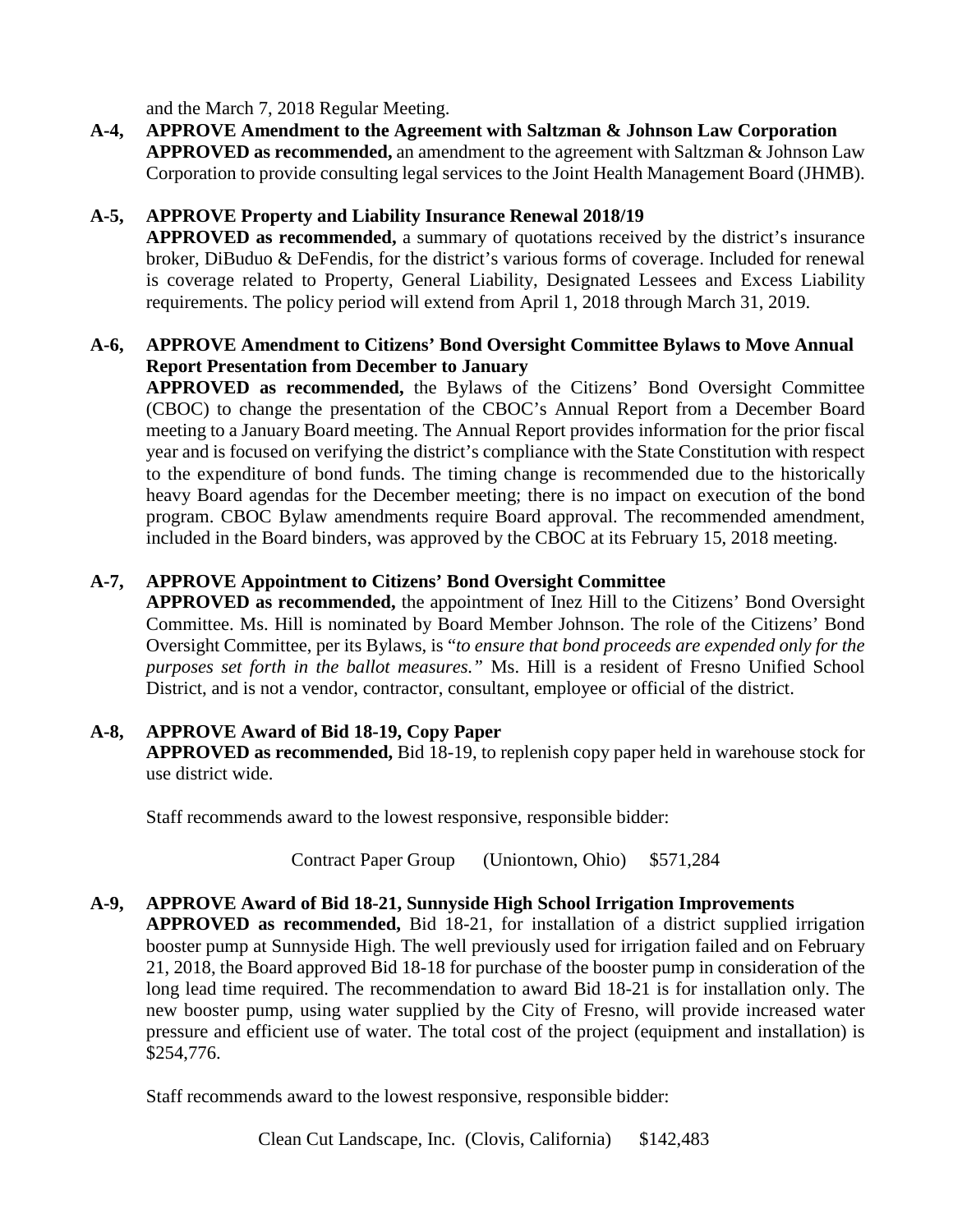### **A-10, APPROVE Award of Bid 18-22, Rata High School Modernization**

**APPROVED as recommended,** Bid 18-22, to modernize Rata to better meet the needs of students with disabilities and medically fragile conditions. The project includes remodeling the existing building (ten classrooms and life skills kitchen) and adding two classrooms; adding two fully equipped nurse stations; providing new conference, laundry and other support spaces; extending and widening the outdoor walking track; installing new concrete walks for access to play courts and exercise apparatus; modifying the bus loading/unloading areas; and improving fencing and gates for access security. There will be fully accessible restrooms in every classroom, and all doors will be widened and automated to accommodate wheelchairs and other accessibility equipment.

Staff recommends award to the lowest responsive, responsible bidder:

BVI Construction, Inc. (Selma, California) \$5,210,000

### **A-11, DENY Claim #17-0829-0284**

**DENIED as recommended,** a Claim for Damages by a Minor, case #17-0829-0284, and will be referred to the district's Director of Benefits and Risk Management for further handling.

## **A-12, DENY Claim #17-0829-0285**

**DENIED as recommended,** a Claim for Damages by a Minor, case #17-0829-0285, and will be referred to the district's Director of Benefits and Risk Management for further handling.

## **A-13, DENY Claim #GL17-0821-268**

**DENIED as recommended,** a Claim for Damages by a Minor, case # GL17-0821-268, and will be referred to the district's Director of Benefits and Risk Management for further handling.

# **A-14, DENY Claim #GL17-0825-281**

**DENIED as recommended,** a Claim for Damages by Shanwanda Davis, case #GL17-0825-281, and will be referred to the district's Director of Benefits and Risk Management for further handling.

### **A-15, DENY Claim #GL17-0927-266**

**DENIED as recommended,** a Claim for Damages by a Minor, case #GL17-0927-266, and will be referred to the district's Director of Benefits and Risk Management for further handling.

### **A-16, DENY Claim #GL17-1027-267**

**DENIED as recommended,** a Claim for Damages by Shanwanda Davis, case #GL17-1027-267, and will be referred to the district's Director of Benefits and Risk Management for further handling.

### **A-17, RATIFY the Filing of a Notice of Completion**

**RATIFIED as recommended,** a Notice of Completion for the following project, which has been completed according to plans and specifications.

Bid 18-07, Education Center Cooling Tower Replacement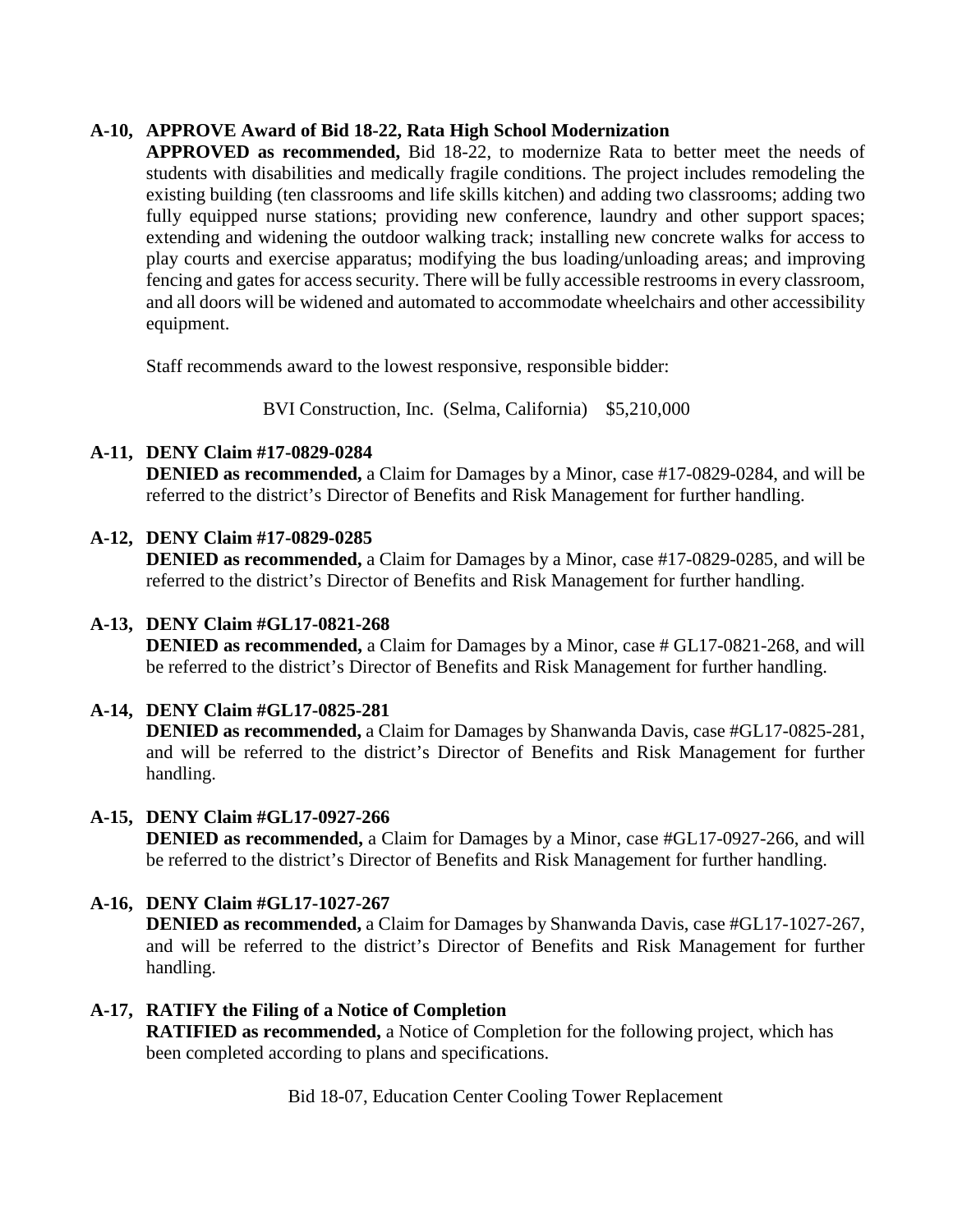#### **END OF CONSENT AGENDA UNSCHEDULED ORAL COMMUNICATIONS**

**Andy Fabela** – Mentioned the graduate profile that was presented at the November 9, 2016 Board meeting as Agenda Item B-14. Requested an update as to the status of the profile and how it is being implemented.

*Board Member Ashjian left the Board Meeting at 7:45 p.m.*

# **B. CONFERENCE/DISCUSSION AGENDA**

### **Agenda Item B-18, Present and Discuss the 2018/19 Strategic Budget Development**

The 2018/19 Governor's Proposed Budget was released on January 10, 2018. The Board of Education has discussed the Governor's proposal and the potential impacts on Fresno Unified, as well as the strategic budget development process, at the following Board of Education meetings:

- January 24, 2018 February 21, 2018
	-
- February 7, 2018 March 7, 2018

On March 21, 2018, staff and the Board continued budget development discussions.

## Presentation by CFO/Chief Financial Officer Ruth Quinto and staff

An opportunity was provided to hear questions/concerns from members of the Board and staff was available to respond.

For the record, there were comments/questions regarding, if the Human Resource department is asking for enough, a suggestion that they need to take a bigger stronger role in recruiting high quality leaders for all positions in the District, made a suggestion to redeploy staff from Parent University back to the high schools, a mention of an IB module that could be used by Parent University, shared that PBS had a good elementary module and is something we should take a look at, clarity on the need for communications during a 51/50 call at school sites, CTE grant money and the plan if we don't get all the money, appreciates the personnel calls and e-mails from the Communications department when there is a situation, the more help in Constituents Services the better especially with for our Hmong community, would like a list of all the modules that Parent University offers, and if not already suggested a module for parents on Instagram, Facebook etc.., appreciation for the cost neutral ask for College and Career Readiness, is the cost neutral because of grants, and a suggestion to make the District's website more user friendly and streamlined, having parents do more things on-line. There is no action on this item.

# **C. RECEIVE INFORMATION & REPORTS**

### **The Board was in receipt of Agenda Item C-19, Proposed Revisions for Board Policies (BP) 1312.3 and 6175**

- BP 1312.3 Uniform Complaint Procedures
- BP 6175 Migrant Education

These revisions meet the legal mandates recommended by the California School Boards Association (CSBA). At the next Board meeting, on April 11, 2018, the items will be brought back for discussion and adoption.